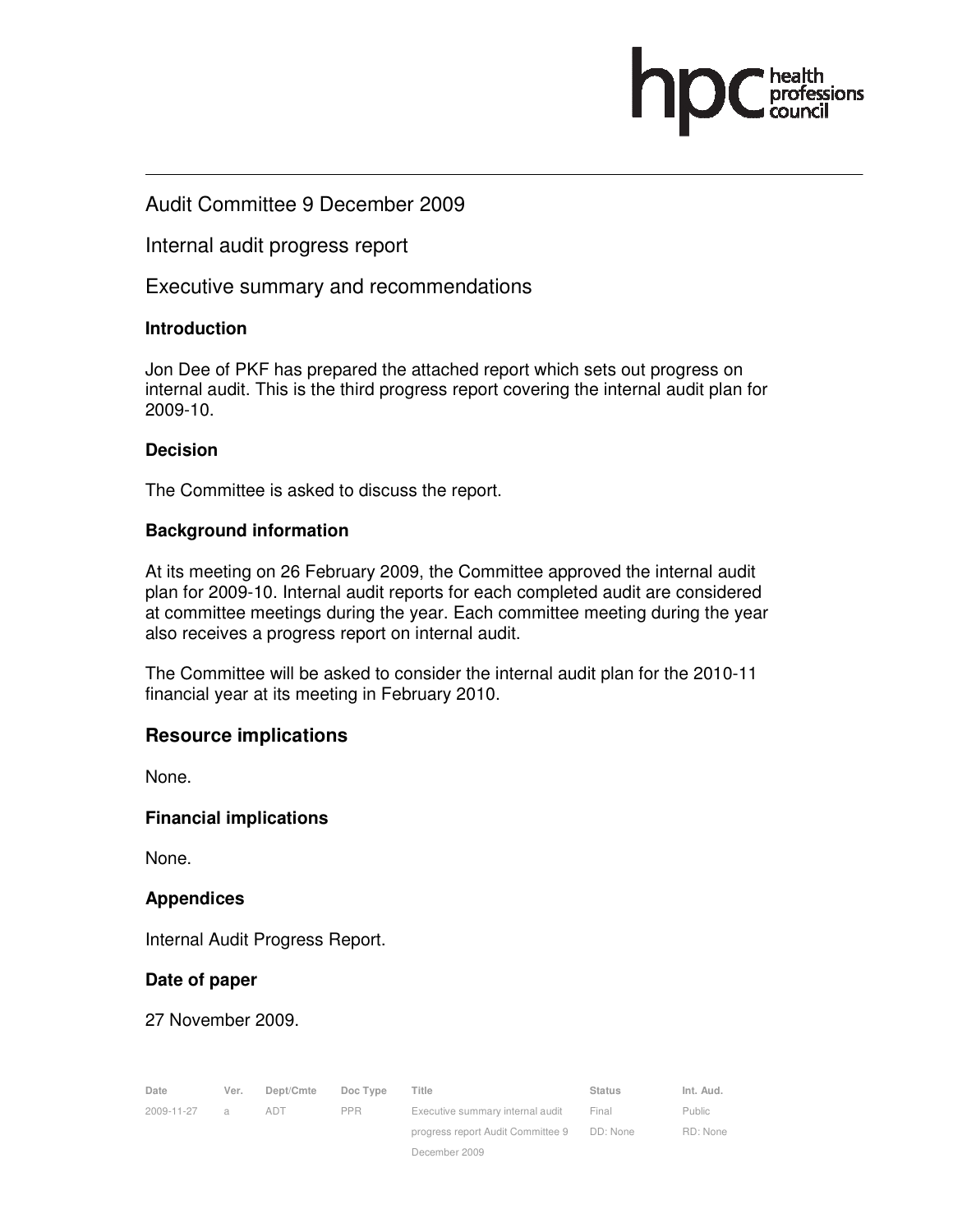

# **Health Professions Council**

# **Internal Audit**

## **Audit Committee Progress Report – 2009/10**

*27th November 2009*



Accountants & business advisers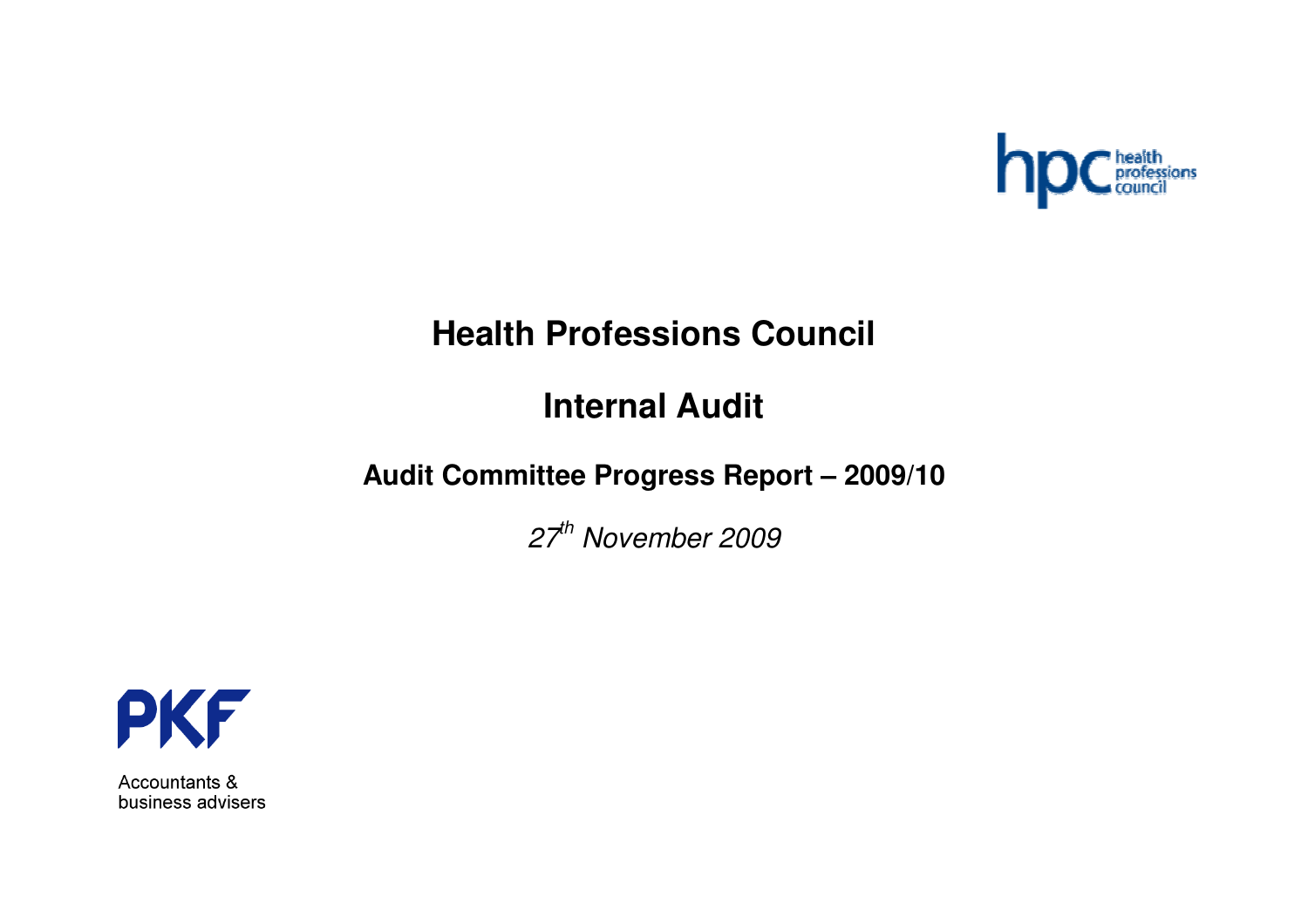

### **Introduction**

This report summarises the progress that we have made with the 2009/10 internal audit programme and the results arising from the reviews that we have undertaken in the period since we last presented our findings to the Audit Committee.

### **Overview of progress**

We are pleased to note that the audit programme is progressing steadily and delivery is in line with the timetable approved by the Audit Committee in February 2009.

| Total planned audit days for 2009/10                                | 47 days |
|---------------------------------------------------------------------|---------|
| Target audit days to be completed by 27 <sup>th</sup> November 2009 | 36 days |
| Actual audit days completed as at 27 <sup>th</sup> November 2009    | 36 days |
| Remaining audit days to be completed                                | 11 days |
| Quarter four projects                                               | 9 days  |
| Contingency                                                         | 2 days  |

We have also completed two additional reviews at the request of management in relation to fitness to practise. These have been reported to the December 2009 Audit Committee

We wish to thank all HPC employees for their availability, co-operation and assistance during the course of the reviews undertaken during this period.

### **Implications for governance**

No significant control failures have been identified from the audits carried out to date.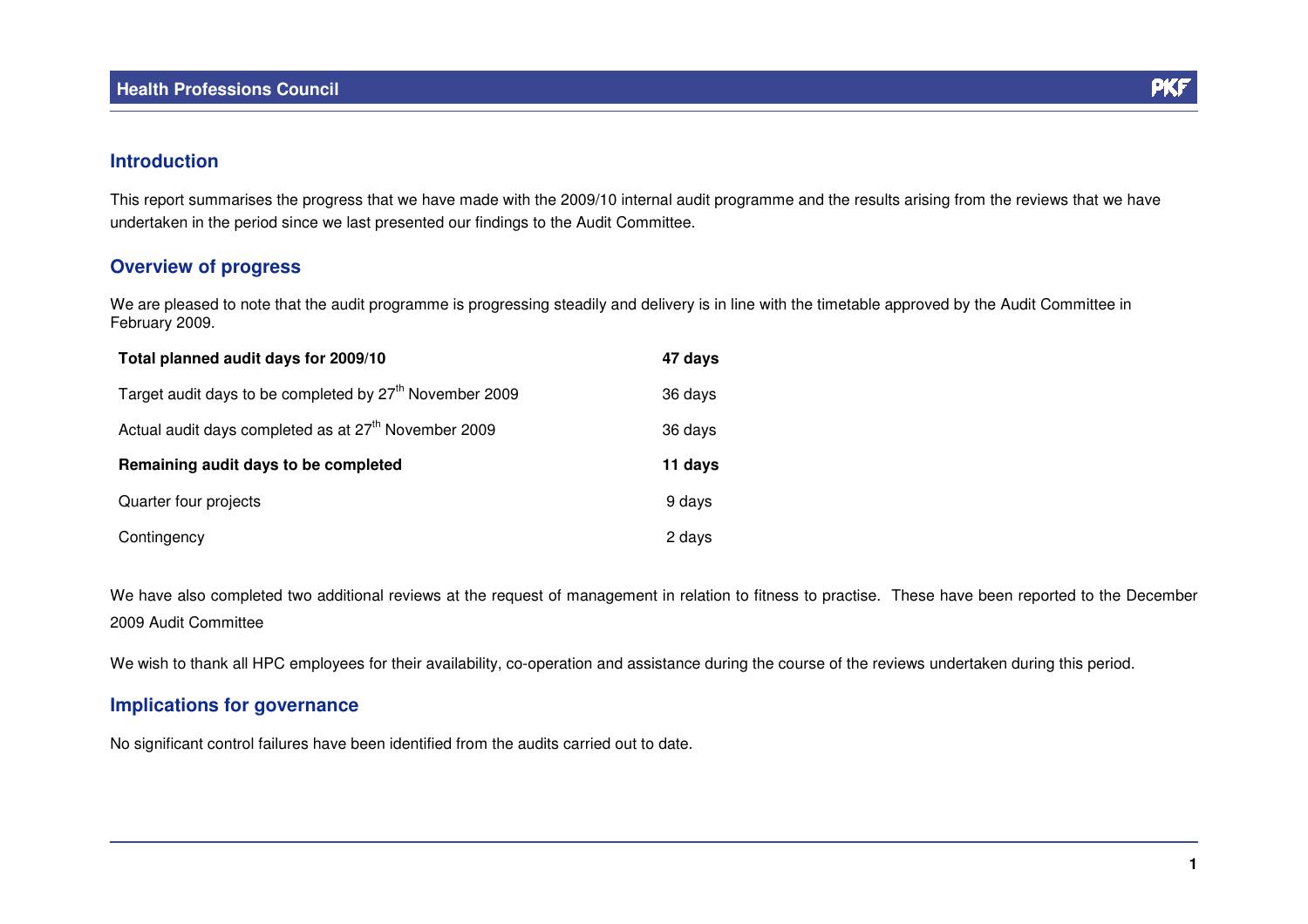| <b>Review Outline</b>                                                                                                                                                                                                                                                                                                                                                                         | <b>Progress/Conclusions</b>                            | <b>STATUS</b> |
|-----------------------------------------------------------------------------------------------------------------------------------------------------------------------------------------------------------------------------------------------------------------------------------------------------------------------------------------------------------------------------------------------|--------------------------------------------------------|---------------|
| Employees' health & safety: 6 audit<br>days                                                                                                                                                                                                                                                                                                                                                   | <b>Opinion - Satisfactory</b>                          | <b>FINAL</b>  |
| Our review covered the key aspects of<br>health & safety management including<br>assessments,<br>policies<br>risk<br>and<br>procedures, incident reporting<br>and<br>insurances. The review specifically<br>considered the<br>arrangements<br>for<br>managing the priority risk 11.5 Health<br>& Safety of employees                                                                          | Previously reported to June 2009 Audit Committee.      |               |
| Fitness to practice: 8 audit days                                                                                                                                                                                                                                                                                                                                                             | <b>Opinion - Satisfactory</b>                          | <b>FINAL</b>  |
| The review will be focusing upon the<br>higher level controls within the<br>department, specifically in relation to<br>management of the HPC's<br>the<br>investigation processes<br>and<br>the<br>underlying management information<br>available. High priority risks covered<br>will include: 13.2 Legal challenge to<br><b>HPC</b><br>Tribunal<br>operations,<br>13.3<br>exceptional costs. | Previously reported to September 2009 Audit Committee. |               |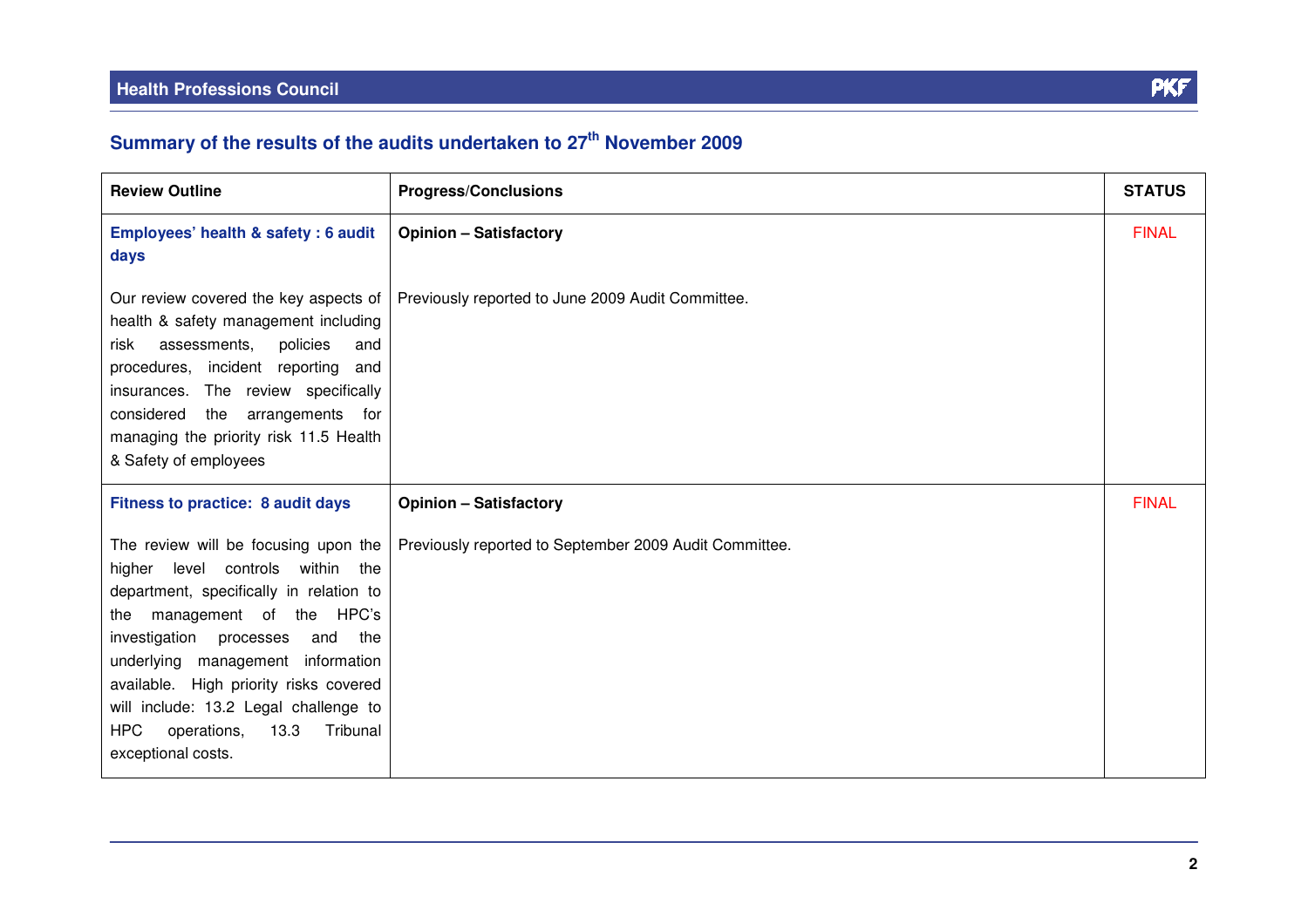| <b>Review Outline</b>                                                                                                                                                                                                                       | <b>Progress/Conclusions</b>                                                                                                                                                                                                                                                                                                                                                                                                                                                                                                                                                                                                                                                                                                                                                                                                                                                                                                                                                                        | <b>STATUS</b> |
|---------------------------------------------------------------------------------------------------------------------------------------------------------------------------------------------------------------------------------------------|----------------------------------------------------------------------------------------------------------------------------------------------------------------------------------------------------------------------------------------------------------------------------------------------------------------------------------------------------------------------------------------------------------------------------------------------------------------------------------------------------------------------------------------------------------------------------------------------------------------------------------------------------------------------------------------------------------------------------------------------------------------------------------------------------------------------------------------------------------------------------------------------------------------------------------------------------------------------------------------------------|---------------|
| Follow up: 3 audit days                                                                                                                                                                                                                     | <b>Opinion - Satisfactory</b>                                                                                                                                                                                                                                                                                                                                                                                                                                                                                                                                                                                                                                                                                                                                                                                                                                                                                                                                                                      | <b>FINAL</b>  |
| Follow up of the extent that our<br>recommendations<br>previous<br>have<br>been implemented in full.<br>Some<br>examples of past reviews where<br>recommendations have been raised<br>include: registration, IT, governance<br>and finance. | There were a total of seven recommendations raised by PKF during 2008/09 and 2009/10 that were<br>scheduled to have completed by November 2009. The recommendations raised related to following<br>areas:<br>Financial systems; and<br>Employee health & safety.<br>$\bullet$<br>The improvements to the control framework that we suggested were aimed at sharpening the focus<br>of well-established existing controls over the HPC's key systems.<br>We were pleased to note that all of our 2008/09 recommendations have now been implemented.<br>Management has also planned actions to address the two recommendations (due to be<br>implemented by July 2009) that were raised in our 2009/10 report on employee health & safety. We<br>understand that these actions will be completed before the next meeting of Council.<br>We were also pleased to note that the outstanding recommendations raised by Baker Tilley included<br>in our last follow up report had also been implemented. |               |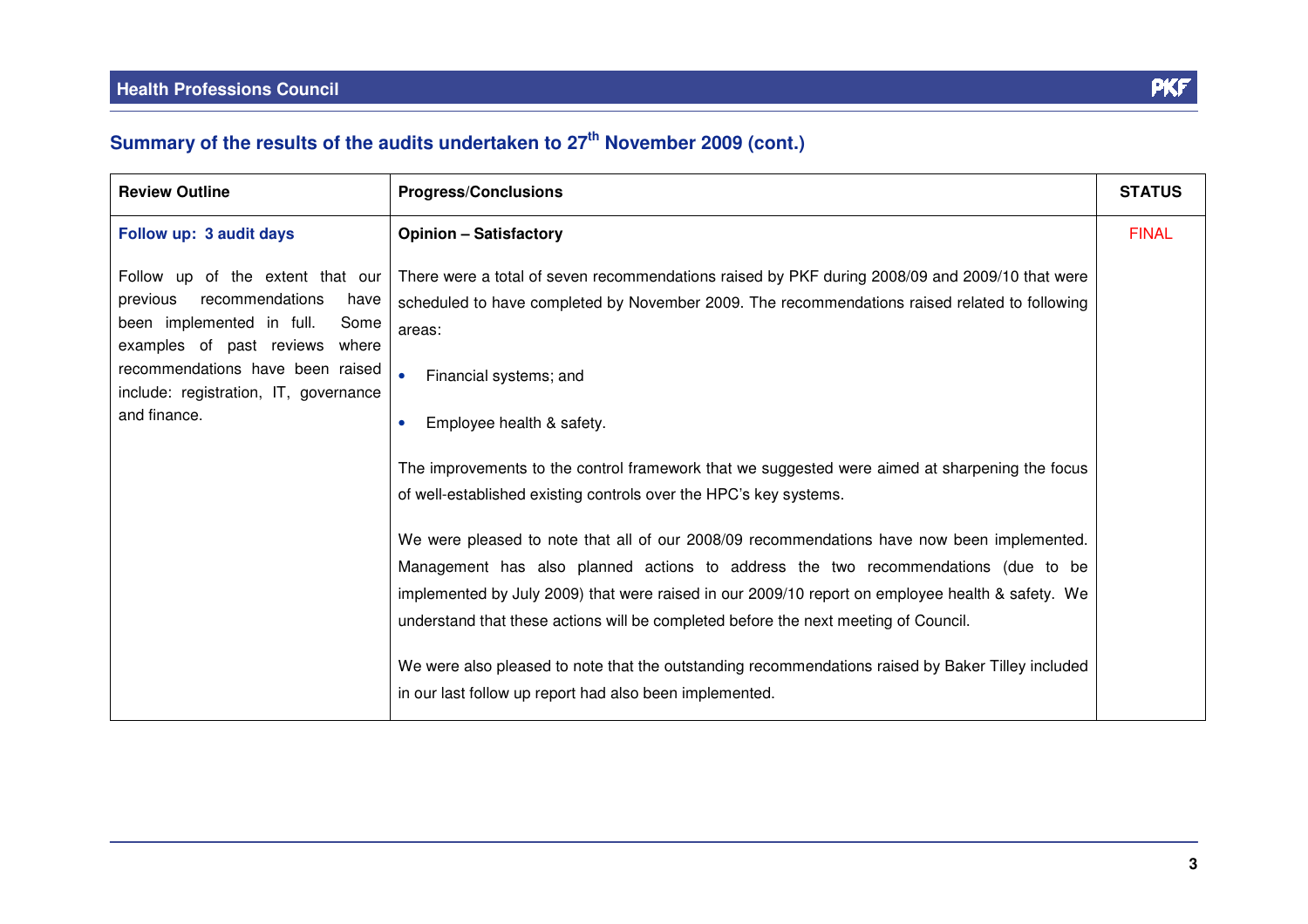| <b>Review Outline</b>                                                                                                                                                                                                                                                                                                                                                                                                                     | <b>Progress/Conclusions</b>                                                                                                                                                                                                                                                                                                                                                                                                                                                                                                                                                                                                                                                                                                                                                                                                                                                                                                                                                                                                                                                                                                                                                                                                                                                                                                                                                                                                                                                                                                                                                                                                                                                           | <b>STATUS</b> |
|-------------------------------------------------------------------------------------------------------------------------------------------------------------------------------------------------------------------------------------------------------------------------------------------------------------------------------------------------------------------------------------------------------------------------------------------|---------------------------------------------------------------------------------------------------------------------------------------------------------------------------------------------------------------------------------------------------------------------------------------------------------------------------------------------------------------------------------------------------------------------------------------------------------------------------------------------------------------------------------------------------------------------------------------------------------------------------------------------------------------------------------------------------------------------------------------------------------------------------------------------------------------------------------------------------------------------------------------------------------------------------------------------------------------------------------------------------------------------------------------------------------------------------------------------------------------------------------------------------------------------------------------------------------------------------------------------------------------------------------------------------------------------------------------------------------------------------------------------------------------------------------------------------------------------------------------------------------------------------------------------------------------------------------------------------------------------------------------------------------------------------------------|---------------|
| IT review - online renewals project:<br><b>6 audit days</b>                                                                                                                                                                                                                                                                                                                                                                               | <b>Opinion - Sound to date</b>                                                                                                                                                                                                                                                                                                                                                                                                                                                                                                                                                                                                                                                                                                                                                                                                                                                                                                                                                                                                                                                                                                                                                                                                                                                                                                                                                                                                                                                                                                                                                                                                                                                        | <b>FINAL</b>  |
| To follow up on our initial review of<br>this project our work will specifically<br>focus upon the system testing and<br>implementation phase of the project.<br>The review will specifically consider<br>the arrangements for managing the<br>priority risks - 5.1 Software virus<br>damage, 8.6 on-line renewals 17.1<br>electronic record data security, 17.3<br>data held by third parties, 17.4 data<br>received from third parties. | Based on the audit work carried out we have concluded that the HPC's controls over the<br>implementation of the new on-line renewals system were sound and have been operating effectively<br>to date, although there remains some further work and system testing to be undertaken before the<br>system becomes operational. We noted that many of the key risks associated with the project,<br>notability in relation to usability scalability and security issues were addressed in detail through the<br>design of the system, drawing upon specialist technical advisors to ensure that best practice in<br>these areas was followed. Our review work has indicated that technical advisors have continued to<br>be used to support the testing and implementation phase of the project. We understand that the<br>support of these advisors will continue until the implementation is completed.<br>Nevertheless, whatever protection an organisation puts into place, there will always remain a danger<br>that an expert and determined hacker could access its data or the credit/ debit card details of<br>registrants. There is also the threat of phishing through which a fraudster could set up a duplicate of<br>the HPC's portal and convince unsuspecting registrants to provide the fraudulent site with their<br>personal details and organisations need to have agreed contingency plans with their internet service<br>provider for dealing with the consequences of this. However, in our view the HPC has taken the<br>appropriate advice and built the security measures suggested by professional specialists into the<br>design of the system accordingly. |               |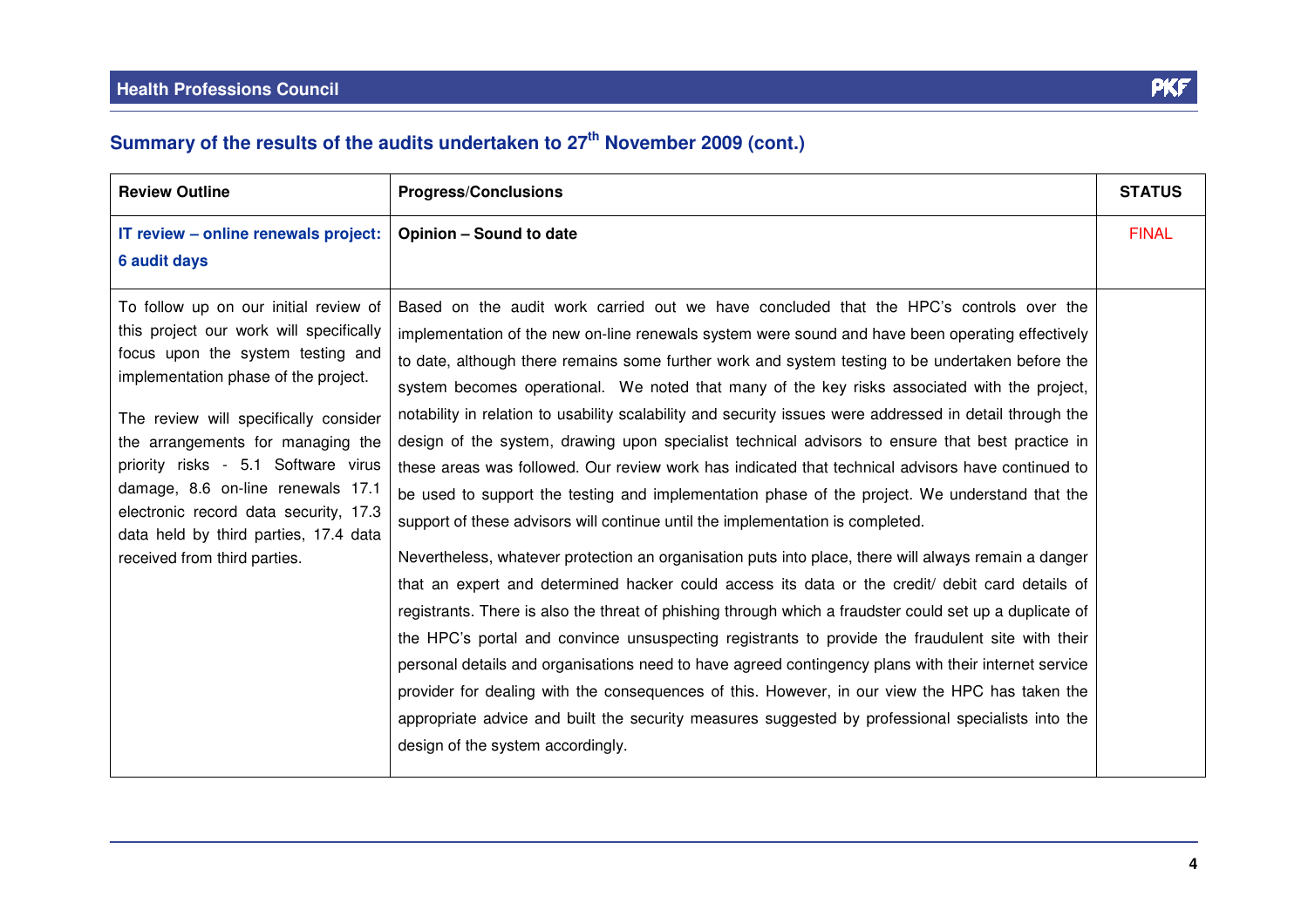| <b>Review Outline</b>                                                                                        | <b>Progress/Conclusions</b>                                                                                                                                                                                                                                                                         | <b>STATUS</b> |
|--------------------------------------------------------------------------------------------------------------|-----------------------------------------------------------------------------------------------------------------------------------------------------------------------------------------------------------------------------------------------------------------------------------------------------|---------------|
| Financial systems : 10 audit days                                                                            | <b>Opinion - Satisfactory</b>                                                                                                                                                                                                                                                                       | <b>FINAL</b>  |
| Review and testing of the controls<br>over the main financial systems. This<br>will cover the core areas of: | Based on our review work, we have concluded that the HPC's financial systems were satisfactory<br>and were operating effectively at the time of our audit visit. However, we noted one area where<br>there remains scope for improvement to enhance the control framework and to meet best practice |               |
| Payroll;                                                                                                     | going forward.                                                                                                                                                                                                                                                                                      |               |
| Budgetary control;                                                                                           | Specifically, we noted that procedures were operating as expected over purchase ledger<br>processing, although there is scope for refining these procedures now to ensure that the full benefits                                                                                                    |               |
| Ledger management;                                                                                           | of the PRS automated purchase ordering system are delivered. We therefore raised a                                                                                                                                                                                                                  |               |
| Asset management;                                                                                            | recommendation in relation to this matter.                                                                                                                                                                                                                                                          |               |
| Income, including<br>forecasting,<br>billing, recovery and recognition;                                      |                                                                                                                                                                                                                                                                                                     |               |
| Purchasing and payments;                                                                                     |                                                                                                                                                                                                                                                                                                     |               |
| Travel and subsistence; and                                                                                  |                                                                                                                                                                                                                                                                                                     |               |
| Cash management including cash<br>flow management, banking and<br>reporting.                                 |                                                                                                                                                                                                                                                                                                     |               |